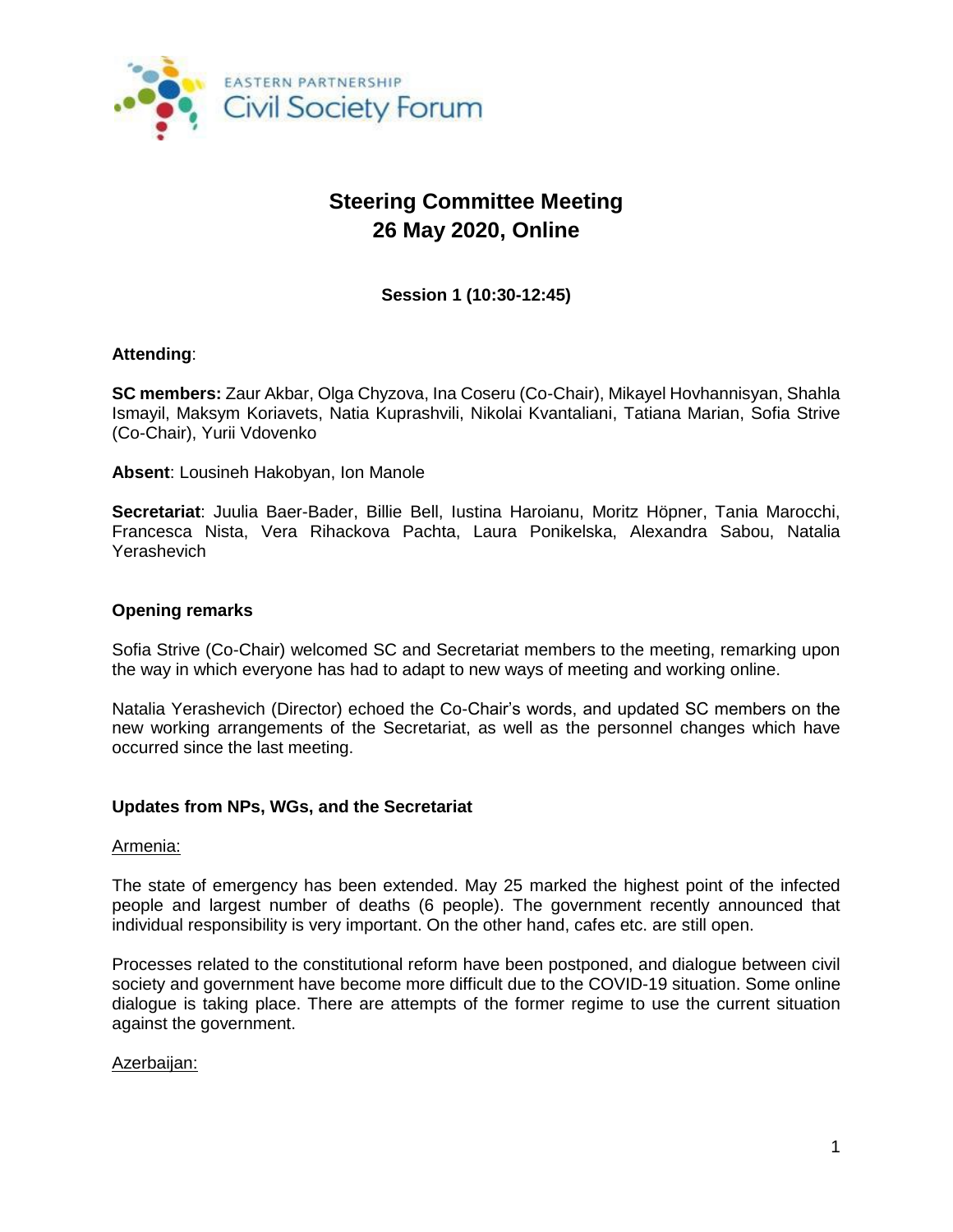

The underfunded civil society has difficulty in switching on online work. The findings of the NP's needs assessment will be available in 6 weeks. The database is being updated and a good working framework is being set up. Currently, the lockdown has become less strict. From next week on, it will probably be even more relaxed. There were arrests of political activists and critics recently. The NP wants to respond to this, but the statement is not yet supported by all the members.

## Belarus:

The government did not impose any emergency measures related to COVID-19. There are more than 30.000 confirmed cases. Death toll is less than 200 cases officially. Also, no financial instrument was put in place to support SMEs. The presidential elections are supposed to take place on 9th August with many candidates running for office.

Ecology concerns: Belarus wants to launch a nuclear plant this year. However, there are more than 100 cases of Covid-19 in the nuclear power plant. A postponement of the launch was demanded.

University students have to continue to go to classes. There are cases of violation of students' rights (some were expelled from their dormitories). In addition, people who are trying to disclose the real numbers of infected people or death toll from COVID-19 are punished and arrested.

NP prepared a two-pager on COVID19. The NP is trying to organise online activities to support member organisations.

#### Georgia:

The number of infected people in Georgia is relatively low. There are more than 700 confirmed cases, the fatal outcome is 12 and more than 500 have recovered. The state of emergency was lifted, but meetings of more than ten people are still prohibited. It is election year, however the opposition has limited possibilities to organise meetings and the pre-election campaign. The NP continues its work online. WG1 members continue to work on the constitutional reform.

#### Moldova:

The state of emergency ended on 15th May. Restaurants, bars and hotels open from 15th June. International transport resumes from 1st June. More than 7000 infected and 260 deaths.

For the moment, 52 MPs remain in the coalition between Socialists and Democrats, but members of the Democratic Party are leaving. Only 2 MPs from the Democratic Party need to leave for new elections to be necessary.

Presidential elections are fixed for the end of November. If early elections are announced, the government might be merging the two elections (early elections with the presidential elections).

The NP will appoint a new facilitator and new WG coordinators in June.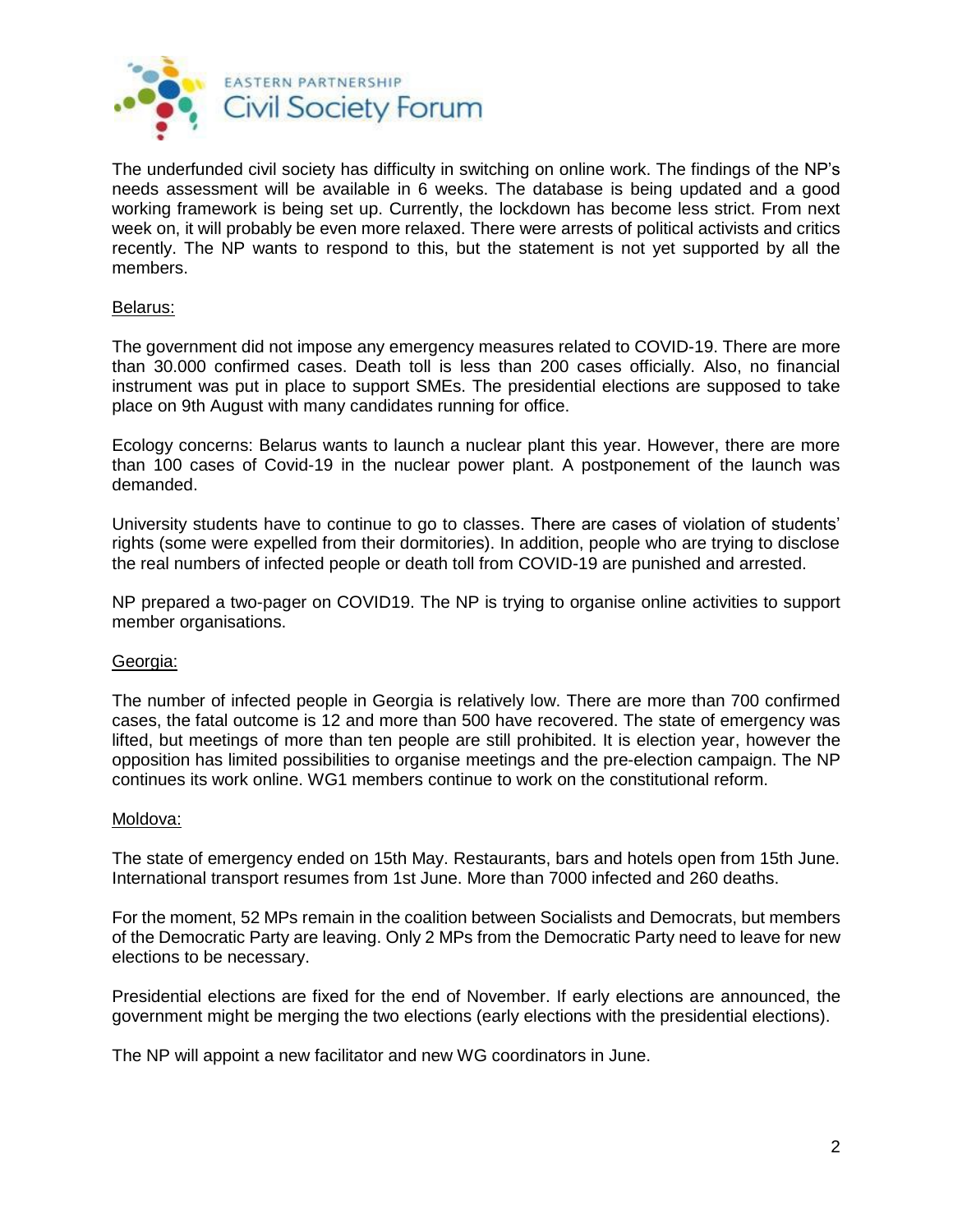

#### Ukraine:

There are about 22.000 infected people; 300,000 test have been made. The airports should open again from 15th June. The Ukraine ambassador to the EU has published an article about Ukrainian participation in the Eastern Partnership outlining the priorities for Ukraine including the sectoral integration.

## Secretariat update:

PrepareEaP4Health campaign and webpage was launched dedicated to COVID pandemic and its effects in the EaP. The page receives a lot of attention from the stake-holders. Also, there is a new tracking tool there on the foreign aid allocated to EaP countries. There is a section on the civil society actions to mitigate the effects of COVID19.

In response to our reaction to the EU communication to the future of the EaP, we have received a number of positive feedback from MEPs and EU MSs.

We conducted a consultation with members on COVID related difficulties to civil society and restrictions of freedoms based on which several briefing papers will be developed.

Upcoming: online WG meeting starting June, finalising project evaluation and development of the new project, current project adjustment due to COVID, planning for the youth conference and Annual Assembly.

## **Project adjustments due to COVID-19**

Natalia Yerashevich presented the results of decisions taken by the Task Force:

- putting to vote of the delegates the extension of the SC mandate until the next AA or whenever elections are possible (whatever earliest);
- putting to vote of the delegates the extension of the current strategy until the end of 2021;
- requesting the EC for no-cost extension of the project for 2 months until the end of Feb 2021;
- producing policy papers on the topics of education, agriculture, and economic support.

The SC decided to increase the number of policy papers to five (one per each WG) and let WGs decide on the topics. The budget equally split between 5 policy papers is allocated from a part of the initial budget allocated for the WG meetings; money will be disbursed only after an addendum to the project is signed by the EC. The focus of each paper will be COVID-19 effects on EaP, covering different topics per WGs.

These papers will be elaborated by hired experts. The hired team of experts will be in charge of coordinating the entire process of producing policy papers starting from elaborating under which angle a specific topic will be developed, the key team, how the EaP CSF members input will be incorporated and how the quality of the paper and proper editing will be ensured. The Secretariat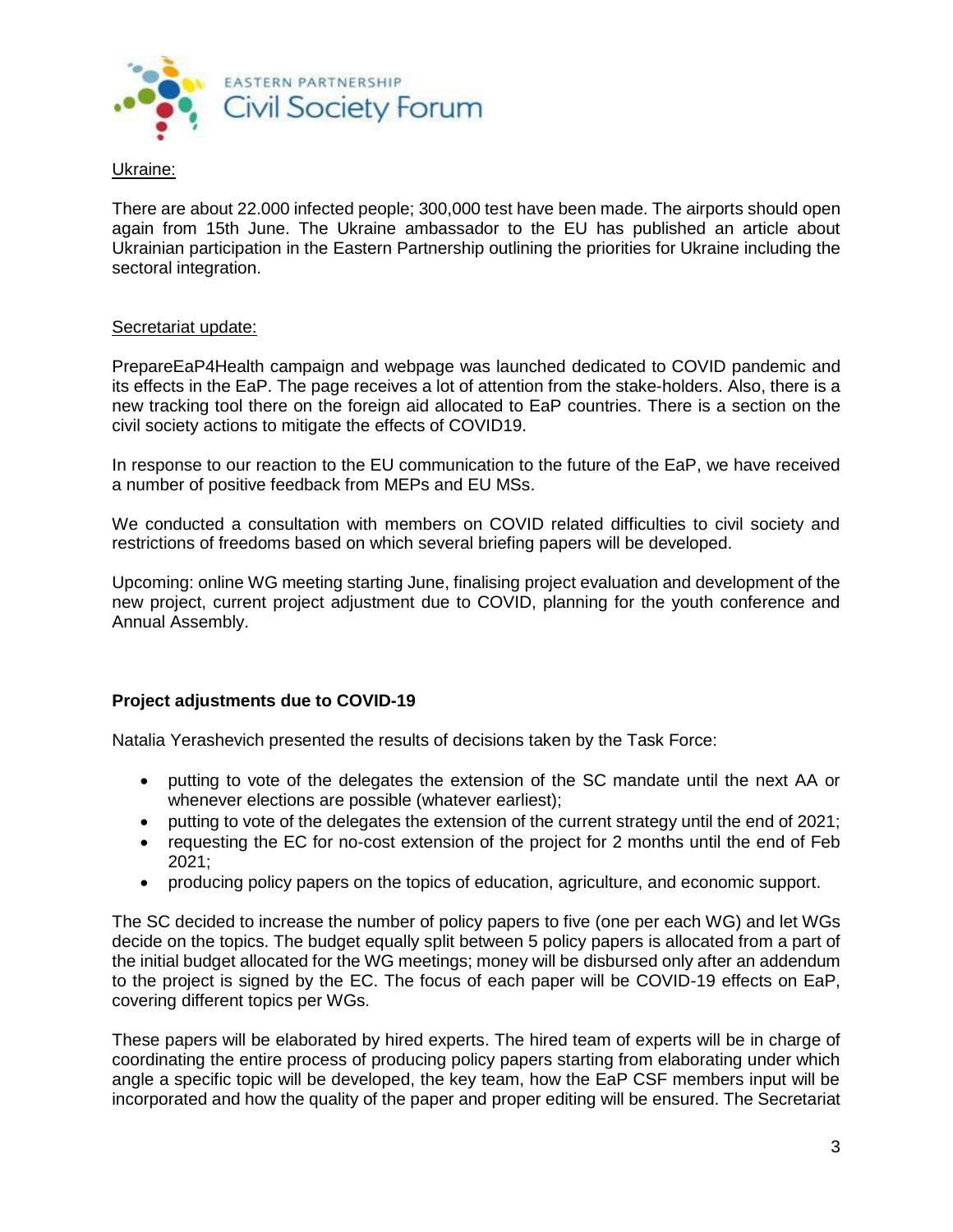

with the task force, possibly with involvement of external experts will draft the terms of reference. The TOR should include the structure of the papers enabling a broader common vision behind all 5 policy papers that will be produced under one umbrella. The input of the EaP CSF members should be collected and draft papers should be consulted by the EaP CSF members. Each paper should cover all the EaP countries and a general comparisons with the EU. The primary target audience of the papers are EaP governments and EU decision-makers; secondary - civil society, academia and broader audience. A common mechanism on how to identify and select topics in each WG will be proposed by the task force and Secretariat. There is no need for adopting one method for the choice of the topic, but rather establishing broad requirements to the proposed topics.

To avoid the conflict of interest SC members will not be able to apply as part of the experts teams. The selection commission for the expert teams will include in equal numbers SC members, Secretariat and external experts.

A task force for discussing further matters related to policy papers is created and includes Zaur Akbar, Nikolai Kvantaliani, Mikayel Hovhannisyan, Tatiana Marian, Maksym Koriavets, Shahla Ismayil, Ina Coseru, Sofia Strive, Olga Chyzova.

## **Discussion on modalities of the Annual Assembly**

The EC is ready to provide half of the funding for AA, if we now reprogramme some funds for COVID-related activities and the sanitary situation will allow holding the in-person event, which is however hardly likely. The two formats presented by the Secretariat for the AA are 1) a hybrid format, with some offline meetings within each country or countries combined with online sessions; 2) a fully online meeting.

August will be the latest term to decide in what format the AA will take place. The SC will reassess the situation in July. The Secretariat can already start working on the planning for option 2.

A task force for organising AA is established, and it includes Nikolai Kvantaliani, Sofia Strive, Shahla Ismayil, Ina Coseru, Zaur Akbar, Mikayel Hovhannisyan.

## **Session 2 (13:30-15:30)**

#### **Attending:**

**SC members:**Zaur Akbar, Olga Chyzova, Ina Coseru (Co-Chair), Lousineh Hakobyan, Mikayel Hovhannisyan, Shahla Ismayil, Maksym Koriavets, Natia Kuprashvili, Nikolai Kvantaliani, Tatiana Marian, Sofia Strive (Co-Chair), Yurii Vdovenko

#### **Absent:** Ion Manole

**Attending from the Secretariat:** Juulia Baer-Bader, Billie Bell, Vera Rihackova Pachta, Natalia Yerashevich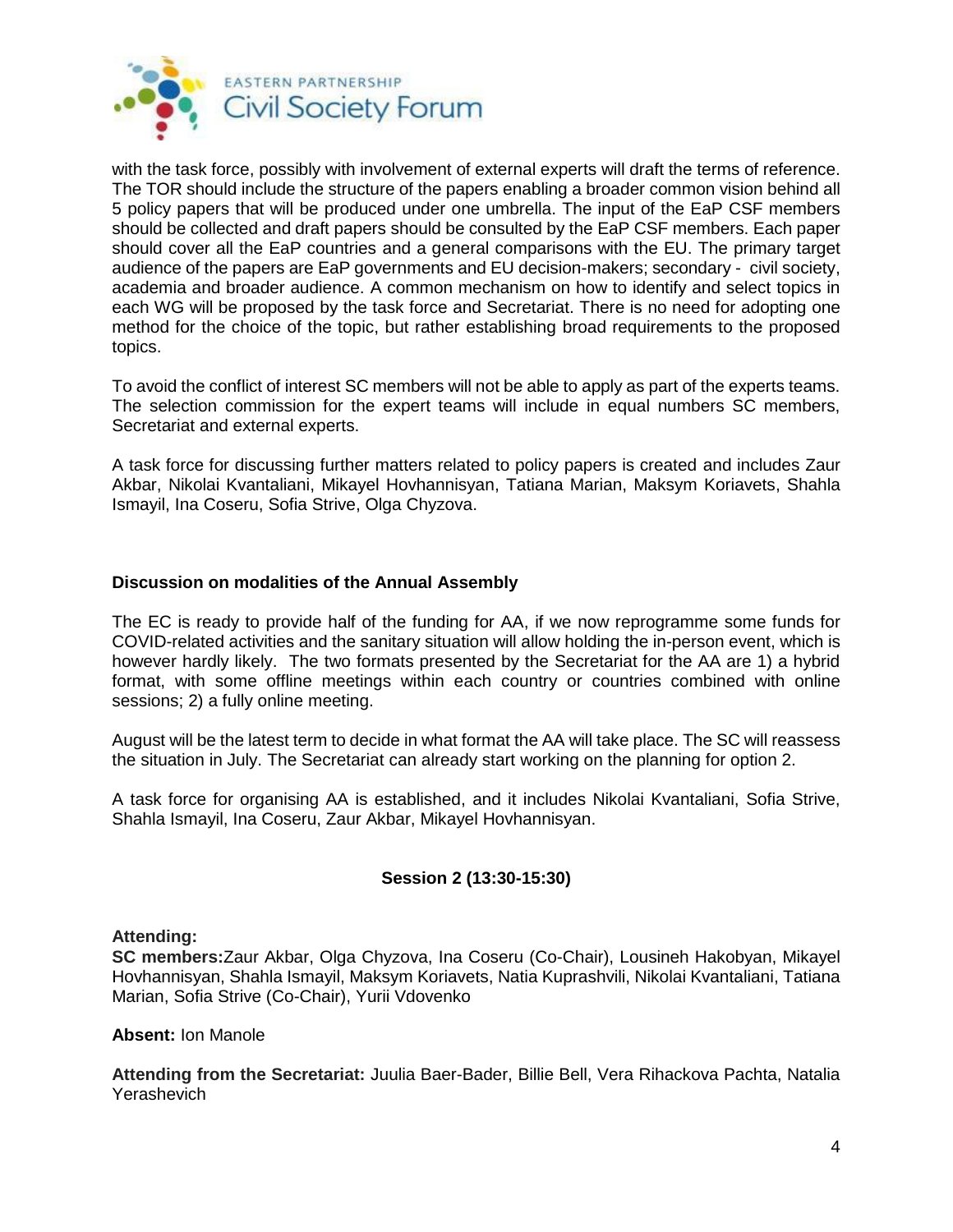

## **Re-programming funds from AA budget**

The Director of the Secretariat has presented options for reprogramming for the consideration of the SC. The options included: 1. capacity building along the lines of new EaP priorities including health and 2. regranting on COVID19 focusing on helping vulnerable populations. Reprogrammed funds from AA and moving other meetings and events online can result in approx. 300.000€.

After the consideration of a number of options, it was agreed that that the money could be allocated to the National Platforms for COVID-related activities. The funds would have to be spent by the NP Secretariats and could not be re-granted to the projects of NP organisations to avoid regranting cascade. In order to explore this option further, a deadline of 8 June was set for NPs to indicate if they have the capacity to absorb the funds and on what activities they would spend it. Some NPs expressed doubts about their capacity to use extra funding.

## **Procedure for developing the new EaP CSF project for 2021-2023**

With the current EaP CSF project coming to an end later this year, and undergoing external evaluation, the SC was informed that it should decide on the procedure for developing the new project for the 2021-2023 period.

Taking into account the results of the project evaluation and the guidance issued by the European Commission following the evaluation, the SC will meet in late June or early July for an externally facilitated discussion on the strategic priorities for the next 3 years and the project's priorities and activities from 2021. Surveys of the members will be organised at this stage if needed. A Project Task Force and the Secretariat will develop the ideas further based on which the Secretariat can elaborate the details of the new project.

Members volunteering to participate in the Project Task Force are: Zaur Akbar, Ina Coseru, Lousineh Hakobyan, Shahla Ismayil, Nikolai Kvantaliani, Tatiana Marian, and Sofia Strive.

#### **Updating the** *Moniteur Belge*

The Director informed the SC that Forum's entry in the *Moniteur Belge* needs updating. The first change would be to include the new National Facilitators from Azerbaijan and Moldova. The second change would be to designate the Director of the Secretariat as the legal representative of the EaP CSF, in line with Article VI of the Forum's Statute.

A recorded vote was held on whether to approve Natalia Yerashevich as the legal representative of the Forum in the *Moniteur Belge* until she resigns or the SC decides to appoint a different legal representative. The votes were as follows:

Votes in favour: Zaur Akbar, Ina Coseru, Lousineh Hakobyan, Shahla Ismayil, Maksym Koriavets, Nikolai Kvantaliani, Tatiana Marian, Sofia Strive, Yurii Vdovenko